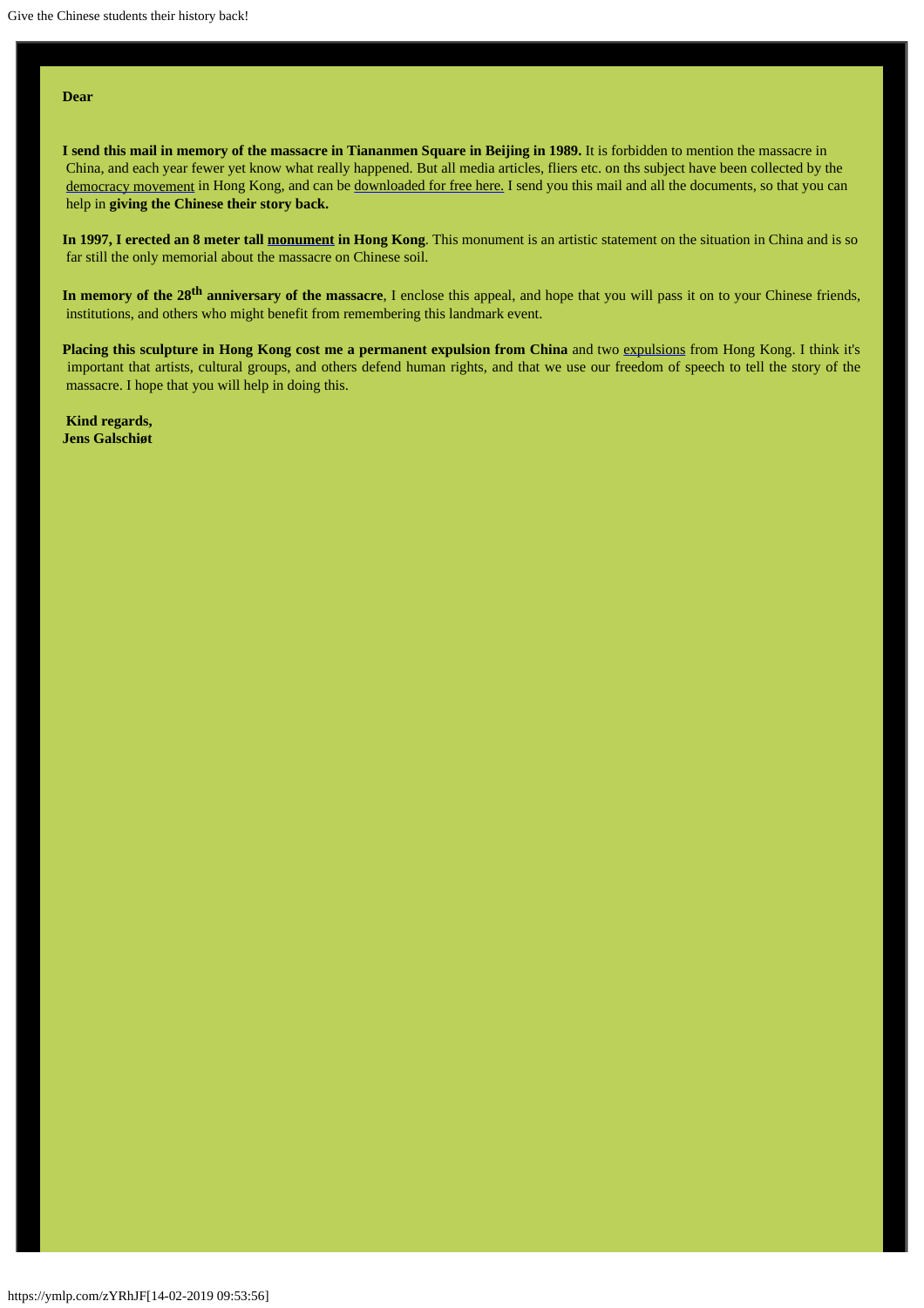[The Chinese sight for "The old cannot kill the young forever" chiseled into the socket on the memorial.](http://www.aidoh.dk/?categoryID=156)

**The Chinese character for "The old cannot kill the young forever" chiseled into the socket on the memorial.**

Press release May 2017

**Appeal to the press, culture- and art institutions, artists, working places, libraries, universities and others.**

# **Give the Chinese students their history back!**

*Help mark the 28th anniversary of the [Tiananmen massacre](http://en.wikipedia.org/wiki/Tiananmen_Square_protests_of_1989). In 1989, Chinese students occupied Tiananmen Square in Beijing for months in an attempt to press the Chinese government to take steps towards democracy and to fight against corruption. But on the 4th June, 1989, the regime sent in the army against the unarmed students.*

Give the Chinese their story back. It is forbidden to mention the story in China, but all the students' newspaper articles, fliers etc. have been collected by the [democracy movement](http://en.wikipedia.org/wiki/Hong_Kong_Alliance_in_Support_of_Patriotic_Democratic_Movements_in_China) in Hong Kong. **These** [collections](http://www.aidoh.dk/?categoryID=156) **of Chinese and English documents** have now been put on the Internet where they can be [downloaded](http://www.aidoh.dk/?categoryID=183) [for free.](http://www.aidoh.dk/?categoryID=183)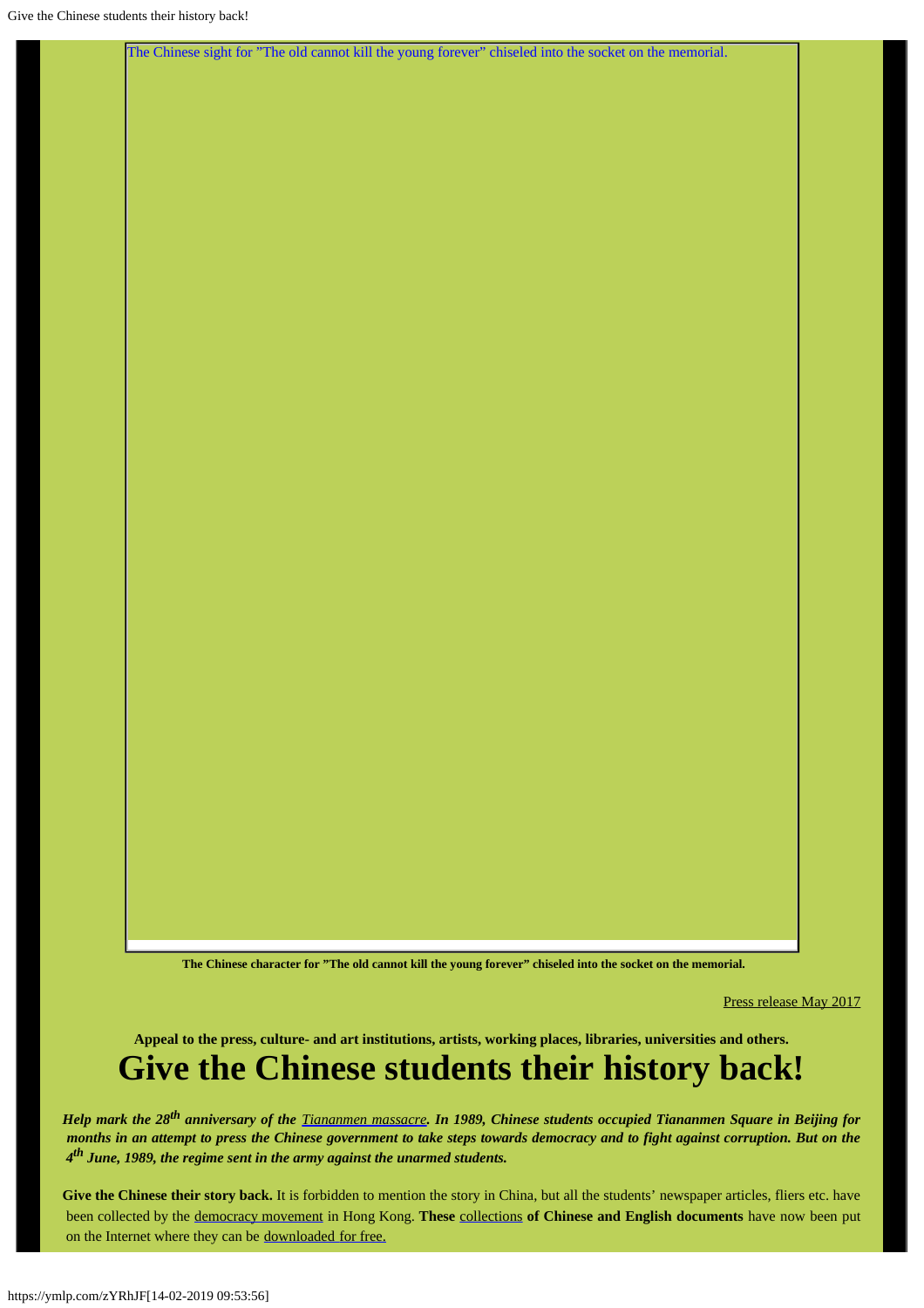**Many of the young dissidents were imprisoned in the wake of the crackdown.** Some are still in jail but they are no longer young. China still practices massive censorship of information abour the massacre. And it is impossible for Chinese people to obtain uncensored information about the event.

In China the encroachments continue. The imprisonment of Nobel laureate [Liu Xiaobo](http://www.aidoh.dk/?categoryID=344) is ongoing, and his wife is still under house arrest. So is the artist [Ai Weiwei](http://www.aidoh.dk/?categoryID=358t). But these prominent artists are only the tip of the iceberg, there are thousands of artists, environmental activists and others imprisoned. And all they have done is defend their most basic human rights.

**Thousands of Chinese students** are today studying at universities and other institutions of education in the West. Most of them do not even know their own history due to the censorship. You can help remedy this.

**Therefore we invite all pro-democracy institutions, scholars and working colleagues to download and print** out this documentation or put it on a USB flash drive. Place it on the shelves of libraries and hand it out as a gift to Chinese students on the  $4<sup>th</sup>$  June, the anniversary of the Tiananmen massacre.

**This way we can make a contribution to preserve the memory of the victims,** and maybe inspire a new generation of Chinese to see democracy as a possibility in China.

**We call on everybody to support this initiative and to mail this appeal** to other institutions of education where there are Chinese students, or others who might be interested in preserving and distributing knowledge about the Tiananmen massacre.

**The initiative of this appeal** and information campaign is a co-operation between the democracy movement in Hong Kong and Danish sculptor Jens Galschiot, who in 1997 put up an 8 meter tall [Pillar of Shame](http://www.aidoh.dk/?categoryID=62) in Hong Kong, to commemorate the Tiananmen massacre. Hong Kong is the only place on Chinese soil where the victims can be honoured.

## About Hong Kong at the moment

**It seems that China's supression of free speech still has a solid grip**, also in Hong Kong. Galschiot is just one of many critics who have been denied entry. So the city is deprived of a cultural exchange that is taken for granted in all open democratic societies. The [expulsions](http://www.aidoh.dk/?categoryID=283) are a blatant violation of the principle of 'One country – Two systems' that was guaranteed as part of Hong Kong's reunion with China in '97.

**In 2013 Galschiøt managed to [enter Hong](http://www.aidoh.dk/?categoryID=436)  [Kong](http://www.aidoh.dk/?categoryID=436) to repair** 'The Pillar of Shame'. In these very years Hong Kong stands on the precipice of realizing the 1997 agreements with China, to develop a real democracy in Hong Kong. But they are under a lot of pressure from non-democratic forces. The results of these negotiations are crucial for the future of Hong Kong.

**Throughout 2014 massive demonstrations in Hong Kong** have taken place. They fight for the right to get the democratic elective system that China promised Hong Kong's citizens when they took over the country in 1997.

**The peaceful demonstrations have been met** with comprehensive violent force from Hong Kong's police, and the citizens have been defending themselves agains the

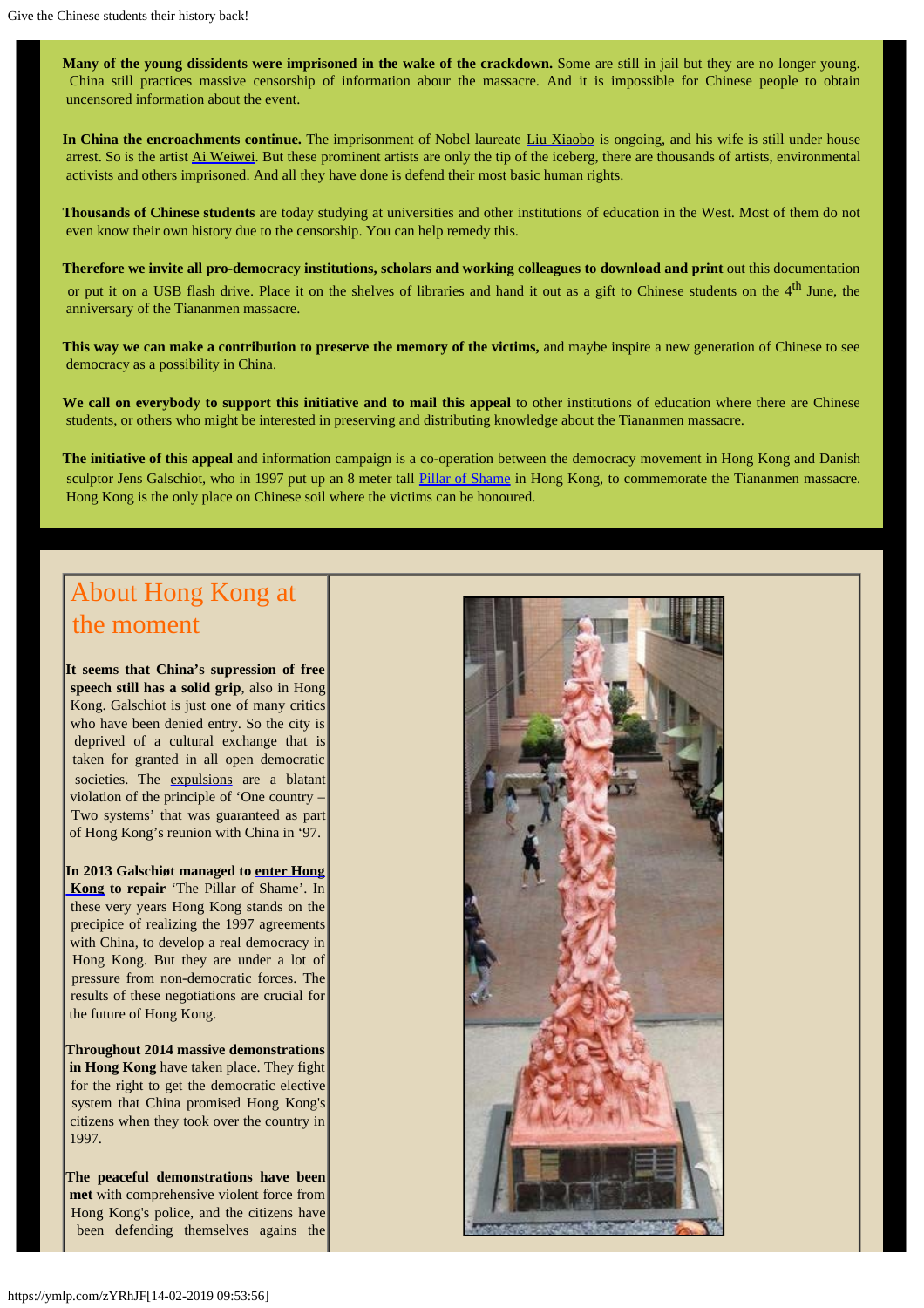police´s pepperspray cannisters with simple umbrellas.

**Thus the movement now uses the umbrella as a symbol** of their struggle to introduce democratic elections into Hong Kong.

**A functioning democracy on Chinese ground**, even though only in Hong Kong, is an extremely important symbol for the more than one billion living in mainland China.

**Now in 2017** the Hong Kong authorities have started imprisoning the pro-democracy protesters from these demonstrations.

**Useful links: [Download the documents](http://www.aidoh.dk/?categoryID=156) about Tiananmen 1989 [Galschiot's activities related to China](http://www.aidoh.dk/?categoryID=357)**

**The democracy movement in Hong Kong:** [HK Alliance in Support of Patriotic Democratic](https://hka8964.wordpress.com/hkaeng/) Movements of China E-mail: [contact@alliance.org.hk](mailto:contact@alliance.org.hk), internet: <http://www.alliance.org.hk/>

Phone: +852 2782 6111

**Contact Jens Galschiot:** E-mail: [aidoh@aidoh.dk](mailto:aidoh@aidoh.dk), Internet: [www.aidoh.dk](http://www.aidoh.dk/), tel. +45 6618 4058, Banevaenget 22, DK-5270 Odense N

\*\*\*\*\*\*\*\*\*\*\*\*\*\*\*\*\*



**Danish artist Jens Galschiøt** has created many socio-critical sculptures and installations through the years. Most often they are placed in public spaces around the world – as needlesticks and silent reminders of a world that, in his opinion, is out of balance, and where exploitation of the world's resources, inequality and migration are a constant part of the picture.

**General information about Galschiøt can be found at:**

[See Wikipedia:](http://en.wikipedia.org/wiki/Galschi%C3%B8t)

[Portrait of the sculptors CV \(PDF\)](http://www.aidoh.dk/new-struct/About-Jens-Galschiot/CV.pdf)

[To Gallery Galschiot](http://www.gallerigalschiot.dk/index_en.html)





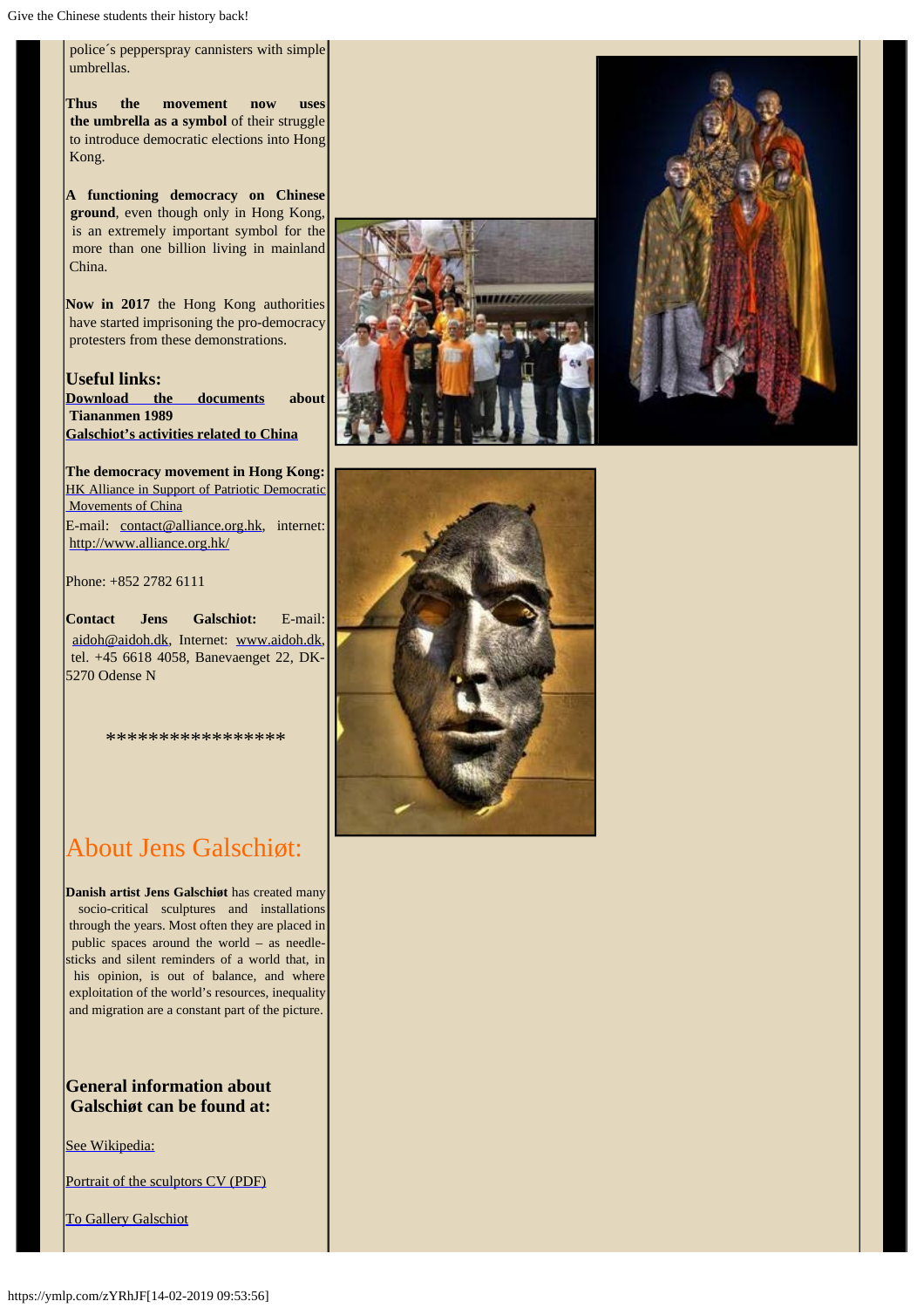Give the Chinese students their history back!



This mail has been sent from the sculptor Jens Galschiøt's workshhop.

#### **Contact to the workshop:**

Galleri Galschiøt **Banevænget 22** 5270 Odense N

 $Tlf: (+45) 6618 4058$ 

Fax: (+45) 6618 4158

E-mail: aidoh@aidoh.dk

websider: **To Gallery Galschiot** To Galschot webside to "The Children of Abraham' projekt

**Overview over Galschiøt sculptures** 

Portrait of a sculptor Jens Galschiøt (PDF)



## Forward this newsletter email to a friend

Subscrition and unsubscription of informations from Jens Galschiøt

If you want to be unsubscribed from this infolist, then click here: **Unsubscribe** 

If you want to update your name, e-mail etc. on this list, click here: Change Profile

If you want to subscribe this infolist, then click here: Subscribe to Galschiøts infoliste